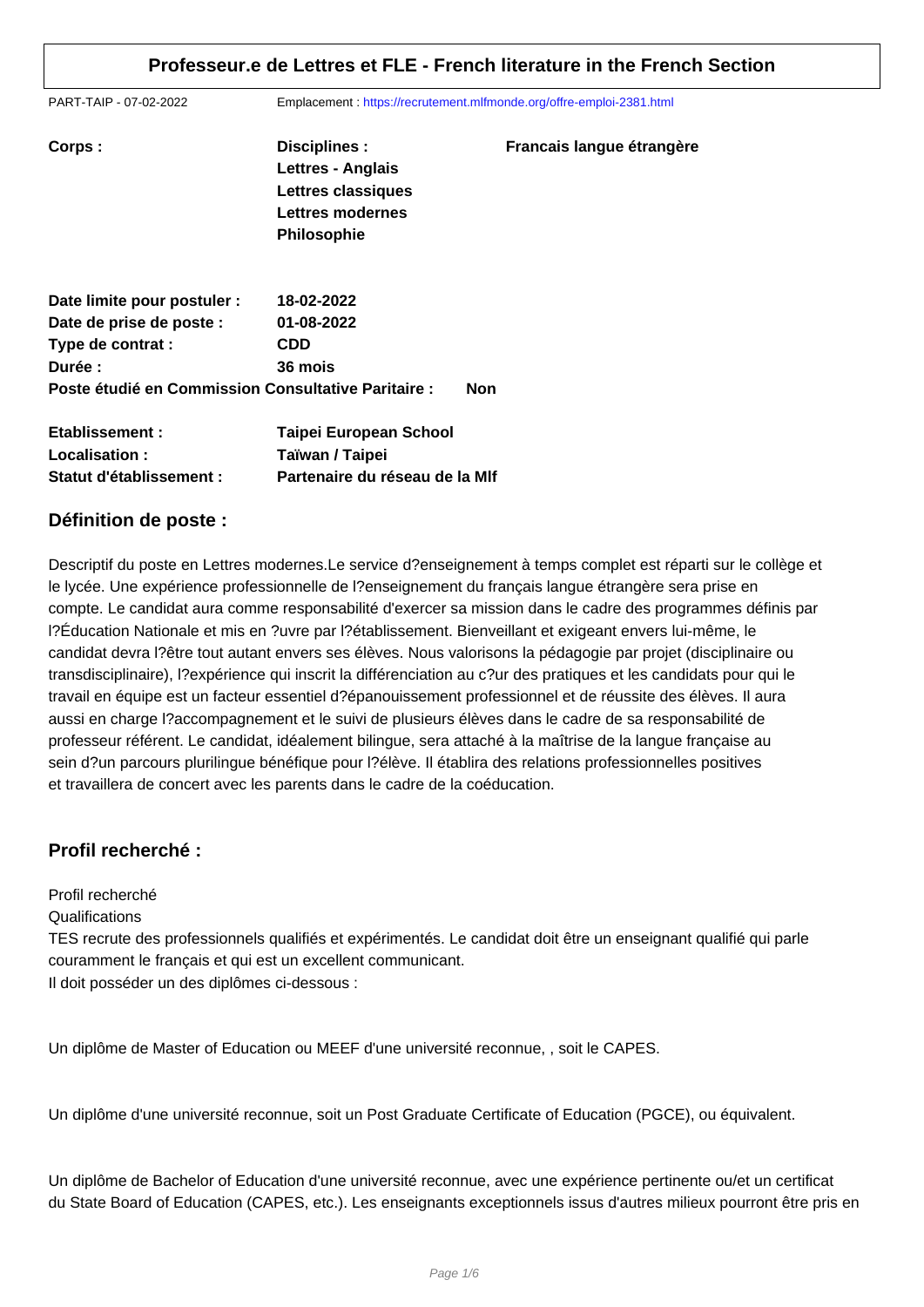PART-TAIP - 07-02-2022 Emplacement : https://recrutement.mlfmonde.org/offre-emploi-2381.html

considération

Des qualifications pour l?enseignement du FLE sont un plus.

Expérience pertinente :

Une expérience de travail dans des écoles internationales (programme intégré - français, britannique, allemand, américain, canadien) est un avantage significatif.

Familiarité avec les environnements multiculturels.

Expertise dans l?enseignement d?un programme scolaire à un public allophone.

Les enseignants doivent avoir au moins trois ans d'expérience dans l'enseignement.

L'école offre une rémunération compétitive et un environnement d'apprentissage exceptionnel. L'école offre un permis de travail et un visa.

Procédures de candidature et calendrier

Si cette opportunité vous intéresse, veuillez remplir notre formulaire de candidature en ligne. Il vous sera également demandé de télécharger votre CV et une lettre de motivation dans laquelle vous ferez part de votre expérience et de votre enthousiasme pour le poste.

Votre candidature doit comprendre

Un formulaire de candidature en ligne dûment rempli et une déclaration de soutien.

Une lettre de motivation (français ou anglais) et un curriculum vitae (anglais ou anglais+français) précisant les emplois à temps partiel et à temps plein.

Trois références

Copie des diplômes

Copie de l'Arrêté de titularisation (si titulaire)

Copie de "I-prof modalité de service, temps partiel ou temps plein".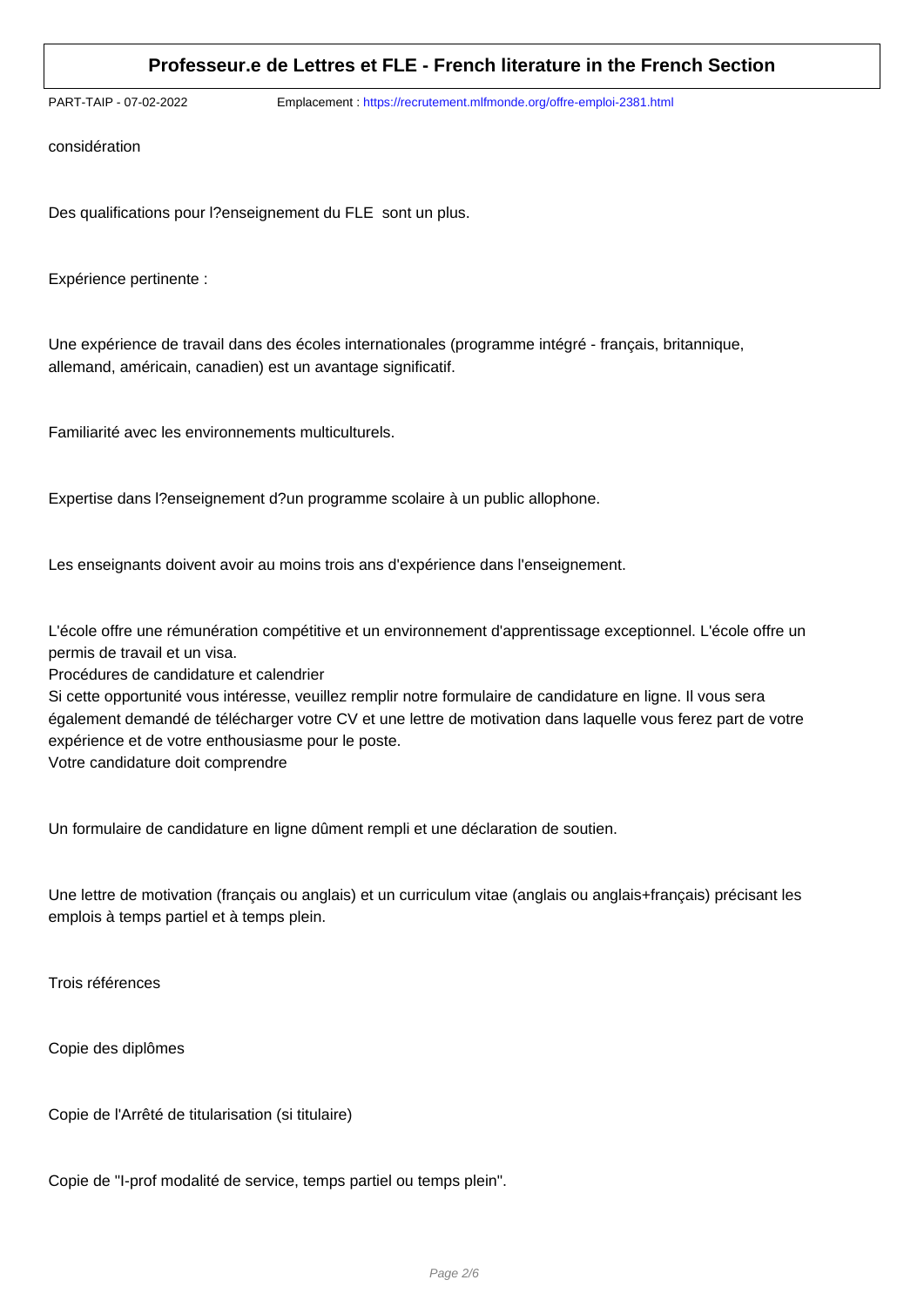PART-TAIP - 07-02-2022 Emplacement : https://recrutement.mlfmonde.org/offre-emploi-2381.html

Parce que nous sommes soucieux de la protection des enfants dont nous avons la responsabilité, il est nécessaire que votre parcours professionnel ne comporte aucune interruption lorsque vous remplissez votre formulaire de candidature. Toute interruption de service doit être justifiée.

De préférence, votre candidature doit être soumise via la page de recrutement en ligne. Si cela n'est pas possible, veuillez envoyer votre candidature par e-mail à chelsea.lee@tes.tp.edu.tw. Vous devez déposer également votre candidature sur cette plateforme.

Date limite de dépôt des candidatures : (CST) 24h00 le jeudi 18 fevrier 2022.

Les entretiens seront organisés en ligne dès que possible. Nous encourageons les enseignants intéressés à postuler au poste le plus tôt possible. L'école peut retirer l'annonce plus tôt si nous sommes en mesure de pourvoir le poste avant la date limite de candidature. Les candidats présélectionnés seront informés par notre département RH. En raison du volume élevé de candidatures que nous recevons, il se peut que nous ne soyons pas toujours en mesure d'accuser réception des candidatures non retenues. **Overview** 

The French Section of Taipei European School is looking for qualified native French-speaking candidates to fill a teaching position (Poste de professeur(e) des écoles) in August 2022. The French Section is a bilingual program delivering the French national curriculum in English and French by two homeroom teachers (native French speaker and native English speaker). Teachers collaborate and coordinate as a team to ensure the best learning experience for students to flourish.

The French Section of TES aims to hire professionals of the highest professional integrity. Working at TES opens up diverse opportunities ? both personal and professional. Critical to our one school mission in creating a lifelong learning community, our faculty, and staff are doing well by doing good by fostering a community of ongoing learning, respect and collegiality. The school provides competitive compensation and benefits.

The successful candidate will be an excellent classroom practitioner who values collaboration and is dedicated to the holistic development of enthusiastic students. The majority of our students are multilingual and have diverse backgrounds and nationalities. Graduates matriculate to some of the world?s best universities. A strong commitment to the school?s co-curricular programme is also a must.

Employment starts on August 1, 2022.

Teachers profile

Teachers are responsible for implementing the mission and philosophy of the school, working in collaboration with French, German, Chinese, or English curriculum teachers.

They are passionate about working with students, stay abreast of current educational practices and strategies, and are able to use flexible and innovative pedagogical techniques appropriate to a variety of learning styles.

Teachers at TES are part of an internationally diverse community of teachers and learners, and they have a willingness to adapt to our unique program and work within an integrated curriculum and practices.

#### **Qualifications**

TES recruits well-qualified, experienced career professionals. The candidate needs to be a qualified teacher (Poste de professeur(e) des écoles). Candidate should be a French-native speaker having an English proficiency C1 level, and an excellent communicator.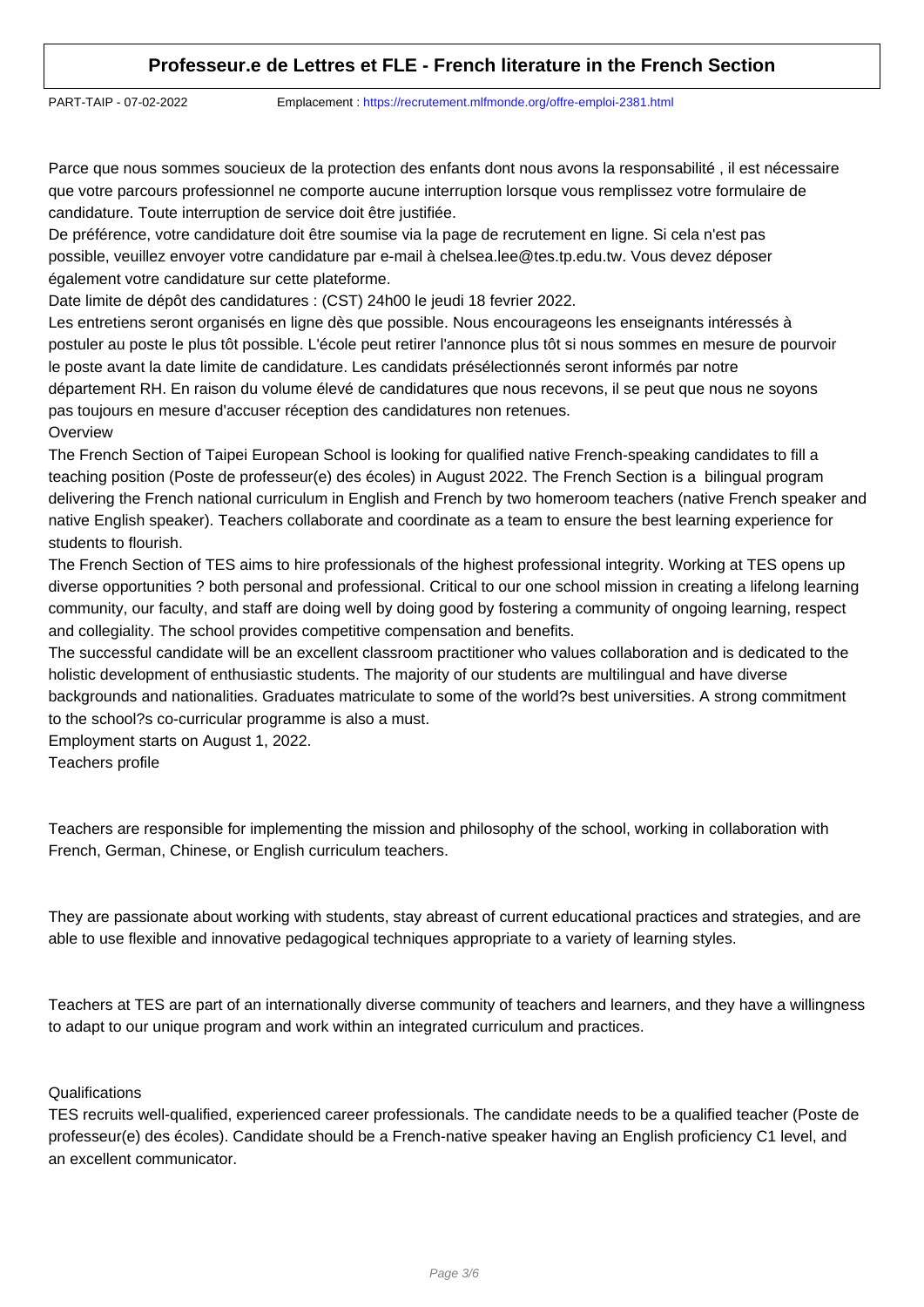PART-TAIP - 07-02-2022 Emplacement : https://recrutement.mlfmonde.org/offre-emploi-2381.html

A Master of Education Degree from a recognized University.

A Degree from a recognized University plus a Post Graduate Certificate of Education (PGCE), CAPES, or equivalent

A Bachelor of Education Degree from a recognized University, will be considered with relevant experience or/ holding a State Board of Education Certification (CAPES, etc.). Outstanding teachers from others backgrounds will be considered if the applicant is willing to learn and work with the TES system and ethos. Qualifications such as TESOL, DELTA, TESOL, FLE or other Language Teaching are a plus. Relevant experience:

Experience of working in international schools (integrated curriculum - French, British, German, American, Canadian) would be a significant advantage.

Familiarity with multicultural settings

Expertise in teaching the school?s curriculum to non-native language speakers

Expertise in using digital resources to enhance student?s learning and overall school?s experience

Teachers should usually have at least three years of teaching experience.

The school offers competitive compensation and an exceptional learning environment. The school offers a working permit and a visa.

Professional standardThe French Section of TES aims to hire professionals of the highest professional integrity and caliber. Working at TES opens up diverse opportunities ? both personal and professional. Critical to our one school mission in creating a life long learning community, our faculty and staff are doing well by doing good by fostering a community of ongoing learning, respect and collegiality and by providing competitive compensation and benefits.The successful candidate will be an excellent classroom practitioner who values collaboration and is dedicated to the holistic development of enthusiastic students. The majority of our students are multilingual and represent a range of diverse backgrounds and nationalities. They matriculate to some of the world?s best universities.A strong commitment to the school?s co-curricular programme is also a must.

#### Application Procedures and Timeline

If you are excited by this opportunity, please complete our application form online where you will also be asked to upload your CV and a Covering Letter in which you share your experience and enthusiasm for the role.Your application should consist of:1. completed application online form and supporting statement.2. covering letters (French OR english) and CV (English or English+French ).

As an employer committed to safeguarding the welfare of children, it is necessary that when completing your application form there are no gaps shown in your career history. Any breaks of service must be accounted for.Preferably, your application should be submitted via the online recruitment page.If this is not possible please send your application by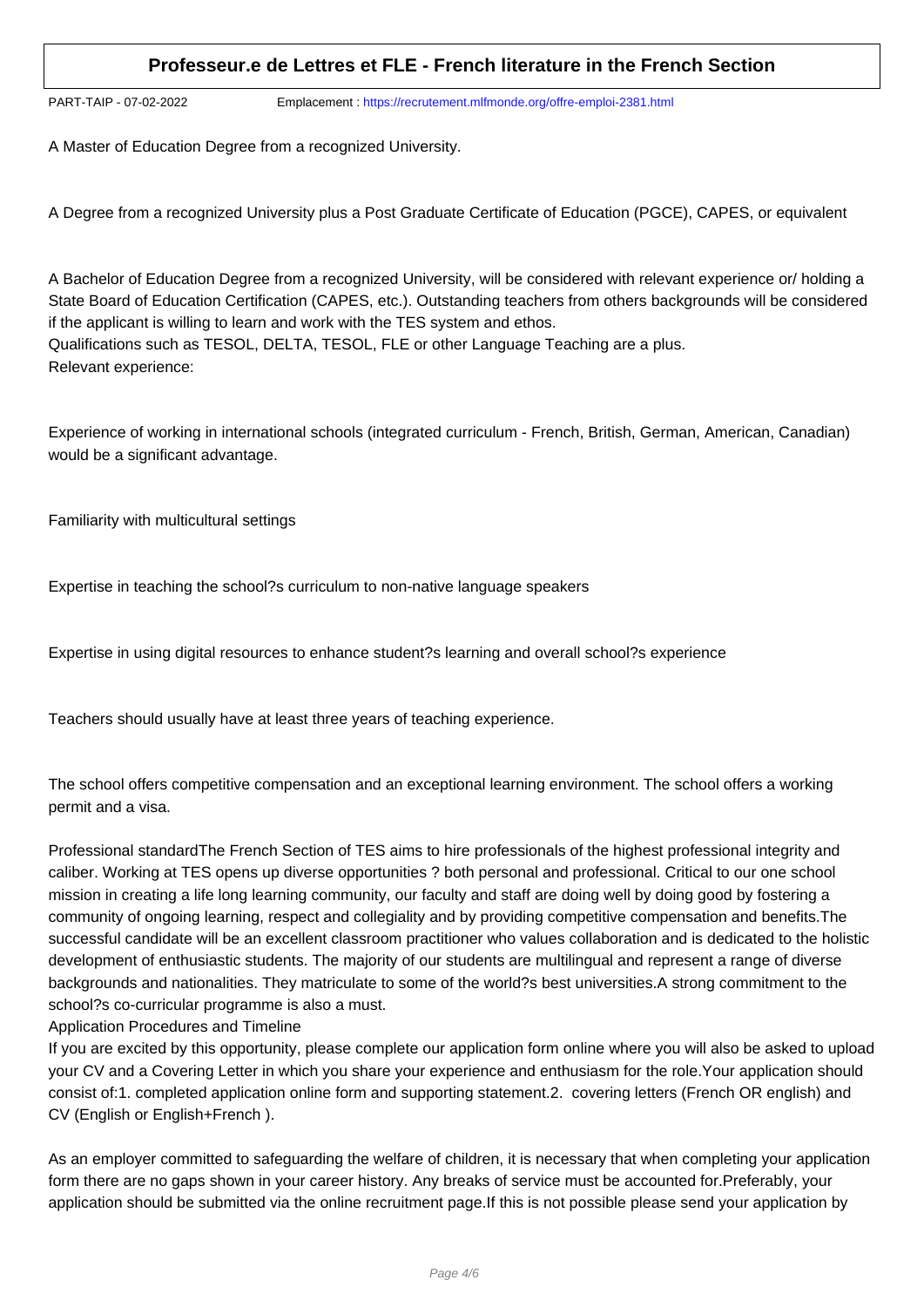PART-TAIP - 07-02-2022 Emplacement : https://recrutement.mlfmonde.org/offre-emploi-2381.html

email to chelsea.lee@tes.tp.edu.twApplication deadline: 08.00 a.m. on 11 Febuary 2022. We encourage the interested teachers to apply for the position as early as possible. The School may take the posting down early if we are able to fill the position before the deadline of the application. Shortlisted candidates will be notified by our HR department. Due to the high volume of applications that we receive, we may not always be able to acknowledge unsuccessful applications. If you are interested in joining our team of committed and enthusiastic educators, please read first the sections on Safer recruitment and responsibilities below before you complete your application.

Safer Recruitment

Taipei European School is an equal opportunities employer and is fully committed to safeguarding and promoting the welfare of young people. Aligned with the recommendations of the International Task Force on Child Protection, we hold ourselves to a high standard of effective recruiting practices with specific attention to child protection. All applicants are subject to rigorous screening including a video interview via Cammio. Any job offer is subject to the receipt of two supervisory references (including current employer) and current and previous police checks.ResponsibilitiesTeachers at Taipei European School make the education of their pupils their first concern, and are accountable for achieving the highest possible standards in work and conduct. Teachers at Taipei European School act with honesty and integrity; have strong subject knowledge, keep their knowledge and skills as teachers up-to-date and are self-critical; forge positive professional relationships; and work with parents in the best interests of their pupils. **Responsibilities** 

A teacher at Taipei European School must:

Set high expectations which inspire, motivate and challenge pupils.

Teach pupils the required curricula using strategies that foster multilingual skills.

Promote good progress and outcomes by pupils.

Demonstrate good subject and curriculum knowledge.

good subject and curriculum knowledge.

Plan and teach well structured lessons.

Adapt teaching to respond to the strengths and needs of all pupils.

Make accurate and productive use of assessment.

Manage behaviour effectively to ensure a good and safe learning environment.

Collaborate and communicate regularly with families in making educational decisions and use family and community resources to support learning

Collaborate with peers to develop, plan, and implement best practices based on the needs/abilities of the pupils. Fulfil wider professional responsibilities.

A teacher is expected to demonstrate consistently high standards of personal and professional conduct. The following statements define the behaviour and attitudes which set the required standard for conduct at our top international school.Teachers uphold public trust in the profession and maintain high standards of ethics and behaviour, within and outside Taipei European School, by:

treating pupils with dignity, building relationships rooted in mutual respect, and at all times observing proper boundaries appropriate to a teacher?s professional position

having regard for the need to safeguard pupils? well-being, in accordance with statutory provisions showing tolerance of and respect for the rights of others

not undermining fundamental European values, including democracy, the rule of law, individual liberty and mutual respect, and tolerance of those with different faiths and beliefs

ensuring that personal beliefs are not expressed in ways which exploit pupils? vulnerability or might lead them to break the law.

Teachers must have proper and professional regard for the ethos, policies and practices of Taipei European School, and maintain high standards in their own attendance and punctuality.Teachers must have an understanding of, and always